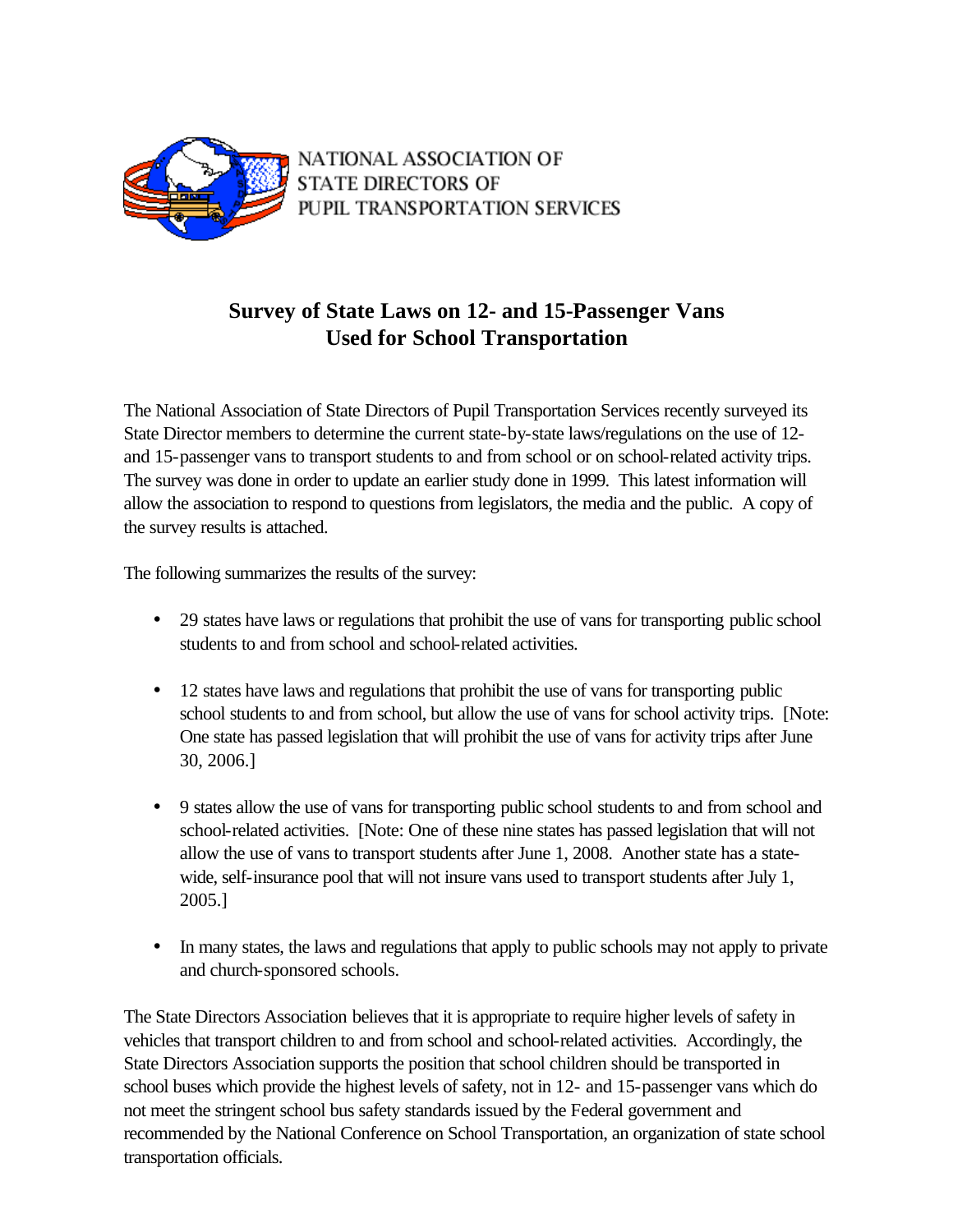## Page 2

For that reason, the State Directors Association endorses the statements made by Dr. Jeffrey W. Runge, Administrator of NHTSA, in an April 15, 2002, letter to school transportation professionals across the Nation:

School buses that comply with NHTSA's school bus safety standards are the safest form of pupil transportation. A school's purchase or use of 10-15 passenger vans or non-school buses could result in school children being transported in vehicles that do not provide an appropriate level of safety.

While most States require the use of school buses to transport children to and from school and school-related events, some States do not. We urge you to take steps to ensure that all school children in your State are carried on school buses that are certified by their manufacturers as meeting NHTSA's school bus standards.

During its 2003 annual conference, the State Directors Association passed a resolution encouraging legislative action and sent it to both the United States House of Representatives and United States Senate. The resolution encouraged Federal legislators "to re-introduce legislation to prohibit the sale, lease and use of new and used non-compliant motor vehicles for the transportation of schoolaged children to and from school and/or school-related activities, including Head Start and daycare transportation." Such legislation has been introduced in Congress in earlier years, but never reached a full vote in either the House or the Senate.

Finally, the State Directors Association believes states are in the best position to ensure that vans, both new and used, are not used in lieu of school buses. This action can be accomplished by establishing strict requirements on the types of motor vehicles that can be used within a state for transporting children to and from school and school-related activities, and enforcing those requirements. It is important that state legislatures understand that allowing the use of vans for transporting students either to and from school or on school activity trips causes any dealer that sells or leases a new van to schools to violate a Federal law.

© 2004 National Association of State Directors of Pupil Transportation Services. All rights reserved.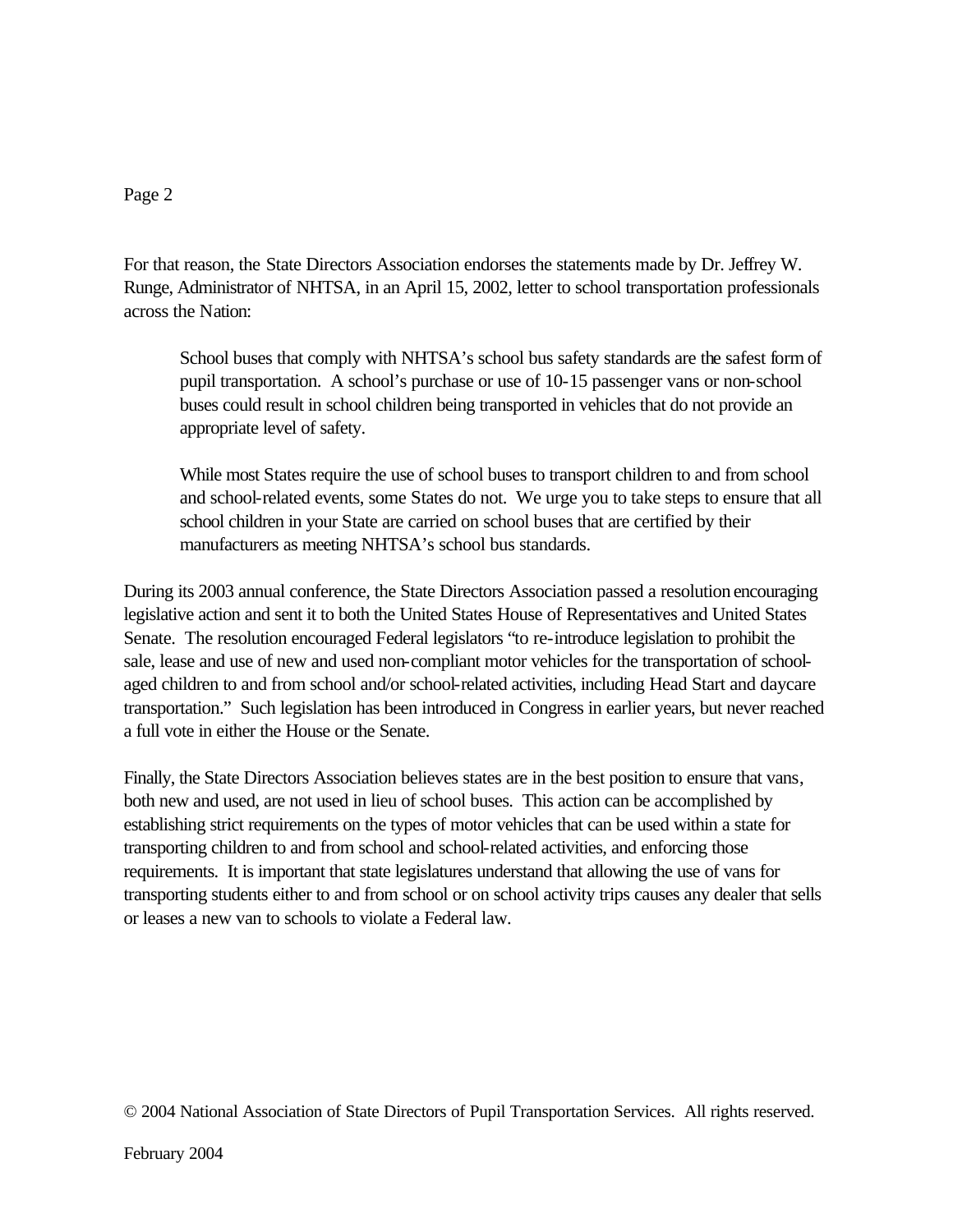## **State Laws Concerning the Use of 12 & 15-Passenger Vans As of February 2004**

| <b>State</b>    | To & From<br><b>School</b> | To & From<br><b>School-related</b><br><b>Events</b> | <b>Comments</b>                                                                                                                                                                |
|-----------------|----------------------------|-----------------------------------------------------|--------------------------------------------------------------------------------------------------------------------------------------------------------------------------------|
| Alabama         | $No*$                      | $No*$                                               | * State laws do not apply to private schools.                                                                                                                                  |
| Alaska          | $No*$                      | Yes                                                 | * State laws do not apply to private schools.                                                                                                                                  |
| Arizona         | No                         | Yes                                                 |                                                                                                                                                                                |
| Arkansas        | Yes                        | Yes                                                 |                                                                                                                                                                                |
| California      | No                         | No                                                  |                                                                                                                                                                                |
| Colorado        | Yes *                      | Yes *                                               | *State-wide, self-insurance pool for school districts<br>will not insure vans after July 1, 2005.                                                                              |
| Connecticut     | N <sub>o</sub>             | Yes                                                 |                                                                                                                                                                                |
| Delaware        | N <sub>o</sub>             | N <sub>o</sub>                                      |                                                                                                                                                                                |
| Florida         | $No*$                      | $No*$                                               | * Does not apply to private schools or companies<br>that contract directly with parents.                                                                                       |
| Georgia         | $No *$                     | Yes *                                               | * State laws do not apply to private schools.                                                                                                                                  |
| Hawaii          | Yes                        | Yes                                                 |                                                                                                                                                                                |
| Idaho           | $No*$                      | Yes                                                 | * State statute allows for some exceptions, e.g.,<br>students with special needs in remote locations<br>without school buses.<br>* State laws do not apply to private schools. |
| <b>Illinois</b> | N <sub>o</sub>             | Yes                                                 |                                                                                                                                                                                |
| Indiana         | $No*$                      | Yes **                                              | * Special education students may be transported in<br>vans.<br>** After June 30, 2006, vans will be prohibited.<br>State laws do not apply to private schools.                 |
| Iowa            | N <sub>o</sub>             | N <sub>0</sub>                                      |                                                                                                                                                                                |
| Kansas          | N <sub>0</sub>             | No                                                  |                                                                                                                                                                                |
| Kentucky        | N <sub>o</sub>             | N <sub>o</sub>                                      |                                                                                                                                                                                |
| Louisiana       | $No*$                      | $No *$                                              | * State laws do not apply to private schools.                                                                                                                                  |
| Maine           | N <sub>o</sub>             | $No *$                                              | * Private schools are exempt from this state<br>regulation.                                                                                                                    |
| Maryland        | No                         | N <sub>o</sub>                                      | State law not clear on private schools.                                                                                                                                        |
| Massachusetts   | Yes                        | Yes                                                 |                                                                                                                                                                                |
| Michigan        | N <sub>0</sub>             | No                                                  |                                                                                                                                                                                |
| Minnesota       | N <sub>o</sub>             | No                                                  |                                                                                                                                                                                |
| Mississippi     | Yes *                      | Yes *                                               | * State law does not prohibit the use of vans, but<br>Department of Education will not approve van<br>purchases.                                                               |